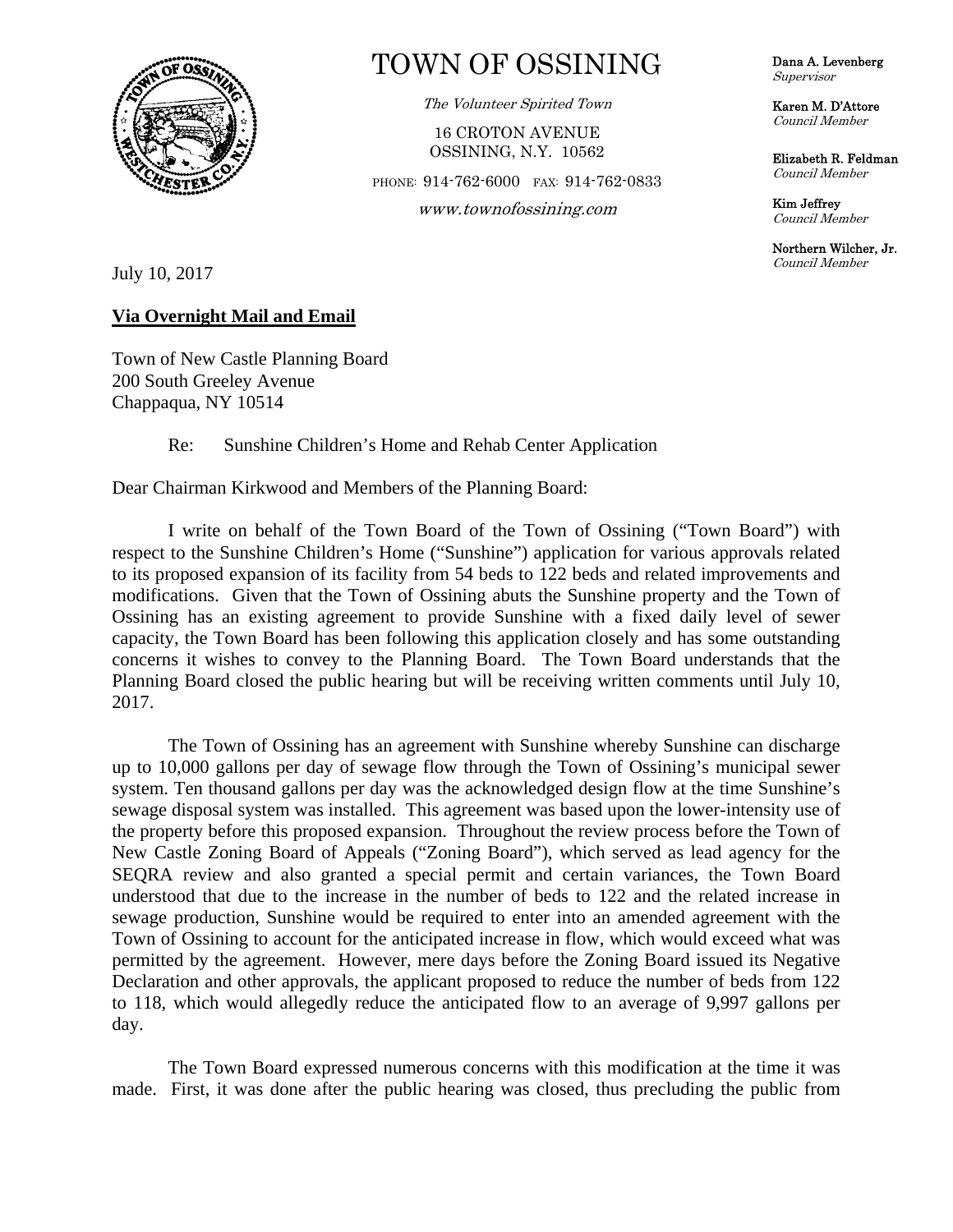commenting on this substantial modification, which eliminated a crucial layer of oversight to ensure that there were no adverse environmental impacts from the proposed expansion. Second, the Town Board objected to the method of calculation as the applicant's anticipated sewage production was based upon historic average flows and not peak flows, even though Sunshine is permitted to use a maximum of 10,000 gallons per day. Therefore where the estimated daily average is a mere 3 gallons per day less than the maximum amount permitted under the agreement, it is inevitable that at times the actual flow will exceed the 10,000 gallons per day threshold. This not only violates the terms of the agreement, but also has the potential to create numerous negative impacts where the facility was only designed to accommodate 10,000 gallons per day; and yet this system, which is decades old, will be forced to accommodate much more than that.

 When considering this application and deciding whether to issue approvals, please keep in mind that any approvals or determinations made by the Zoning Board, the Planning Board, or any other involved agency for the Sunshine application, does not inhibit the Town of Ossining's ability to enforce its contractual rights. Even though the Town of New Castle may determine that Sunshine will not be in violation of the agreement based upon its method of calculation, the Town of Ossining is certainly not bound by that interpretation. If the Town of Ossining, based upon its own independent monitoring and testing of the facility, determines that Sunshine is violating the terms of the agreement by discharging more than 10,000 gallons in a single day, the Town Board has every right to pursue all legal rights and remedies available to it in order to protect its residents and its public services and resources.

 In addition, the Town Board is concerned about access to the Sunshine facility both during construction and otherwise. Cedar Lane Park is owned and operated by the Town of Ossining and is adjacent to the Sunshine site. While there are internal roads within the park that are used to access and traverse the park, these roads have never been authorized, and are not authorized, to be used for access to Sunshine other than in the case of an emergency. The Town of Ossining does not agree to allow use of these park roads to provide access to Sunshine for any purpose other than emergency vehicles; this includes prohibiting access by Sunshine employees, construction workers, construction vehicles, deliveries, etc. In considering or issuing any determinations on this application, the Town Board asks that the Planning Board keep this in mind and limit access to only those roads that Sunshine has a right to utilize. As with the sewer capacity, if the Town believes its rights are being violated and its property encroached upon, it is within its right to pursue all legal remedies available regardless of any approvals or determinations issued by the Town of New Castle.

 Lastly, given the proximity of the Sunshine property to Ossining and its residents and the topography and environmentally sensitive condition of the area, it is especially important to the Town Board to ensure that there are no impacts from stormwater or drainage. Sunshine is also adjacent to the Indian Brook Reservoir, which is a water source for many Ossining residents. In addition, the Town Board is also very concerned about the potential impacts on water since it is this Board's understanding that after the Zoning Board issued its approvals more environmental concerns arose regarding the silver mine that is on the Sunshine property. In light of these factors, the Town Board asks that prior to issuing any further approvals the Planning Board be